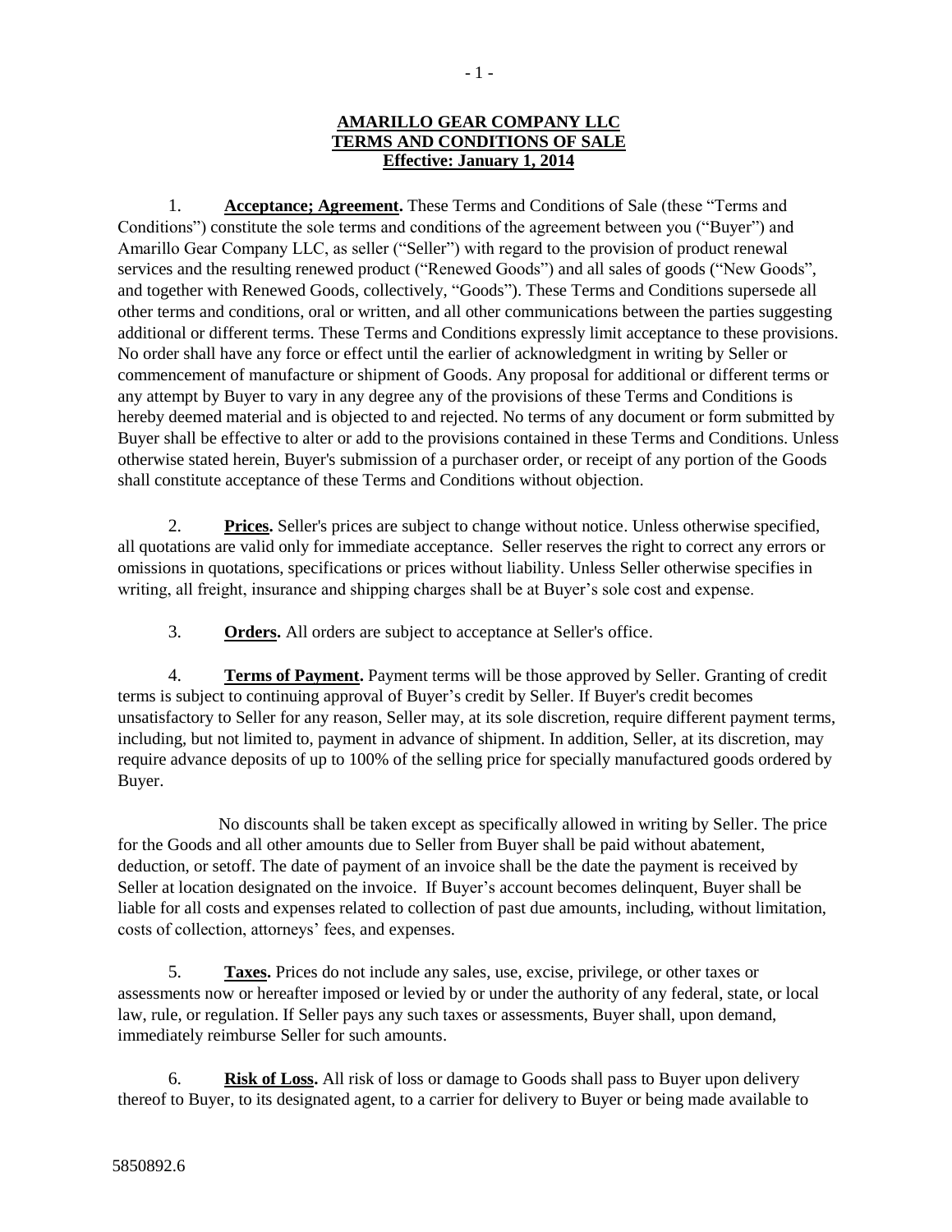Buyer, whichever occurs first. Unless otherwise agreed by Seller in writing, all shipments shall be EX Works Amarillo, Texas.

7. **Delivery**. All shipping and delivery dates are estimates and are based upon prompt receipt of all necessary information from Buyer. Delays in securing Buyer's approval of necessary specifications or samples of products and materials shall, if Seller so chooses, extend the date of delivery. Seller shall not be liable for any claim, Loss, expense, or damage of any kind whatsoever for delays in delivery.

## 8. **Limited Warranties and LIMITATIONS ON WARRANTIES.**

 Unless otherwise provided with the particular Goods, Seller warrants to Buyer that the Amarillo Right Angle Fan Drive, Amarillo Parallel Shaft Gear Drive, and the Amarillo Gear Composite Drive Shaft (whether new or renewed) will be free from defects in material and workmanship for a period ending on the earlier to occur twelve months from the date of installation or eighteen months from the date of shipment from Seller's factory. Seller warrants to Buyer that the Amarillo Right Angle Pump Drive (new) will be free from defects in material and workmanship for a period ending on the earlier to occur of twenty four months from date of installation or thirty months from date of shipment from Seller's factory. All other products will be free from defects in material and workmanship for a period ending 12 months from ship date. This Limited Warranty shall be void if the Goods are not installed, operated, serviced and maintained in accordance with Seller's published instructions for the Goods in effect from time to time or if transmitted loads are not within the published limits for the Goods. In addition, this Limited Warranty shall be void if the Goods are is in any way subjected to: (i) improper storage; (ii) accident, damage, abuse or misuse; (iii) abnormal operating conditions or applications; or (iv) repair or modification by Buyer or any third party without the prior written consent of Seller. Any contract created between the Seller and Buyer is subject to the specific condition that Seller is not obligated to provide insurance, defend and/or indemnify any person or entity other than as provided in Section 12 and that there are no flow-downs from the federal government that become part of the contract.

With respect to any defect in material or workmanship covered by this Limited Warranty, if Buyer notifies Seller of such defect in writing within the warranty period, Seller will, at its sole option, (i) with respect to New Goods, either repair or replace any such defective Goods or part thereof, or (ii) with respect to Renewed Goods, repair or re-perform the defective services or part thereof. This shall be Buyer's exclusive remedy. Any claims not made within the warranty period are deemed waived by Buyer. Before returning any Goods or part hereunder, Buyer must contact Seller for a Return Goods Authorization number and to arrange for transportation. Seller will not pay any transportation costs incurred without its prior written approval.

 In no event will Seller be liable, whether in tort, contract or otherwise, for any bodily injury, death, or property damage resulting from or in any way arising out of any Goods or their sale, use, renewal or manufacture. Seller shall not be liable for any costs for removal, shipping or re-installation of the Goods. **IN NO EVENT SHALL SELLER BE LIABLE FOR ANY INCIDENTAL, CONSEQUENTIAL, OR PUNITIVE DAMAGES, OR ANY OTHER LOSSES OR EXPENSES.**

 No change in any provision in this Limited Warranty may be made without the prior written agreement of an authorized officer of Seller.

## **THIS IS THE SELLER'S ONLY WARRANTY. SELLER MAKES NO OTHER WARRANTY OF ANY KIND WHATSOEVER, EXPRESS OR IMPLIED. ALL**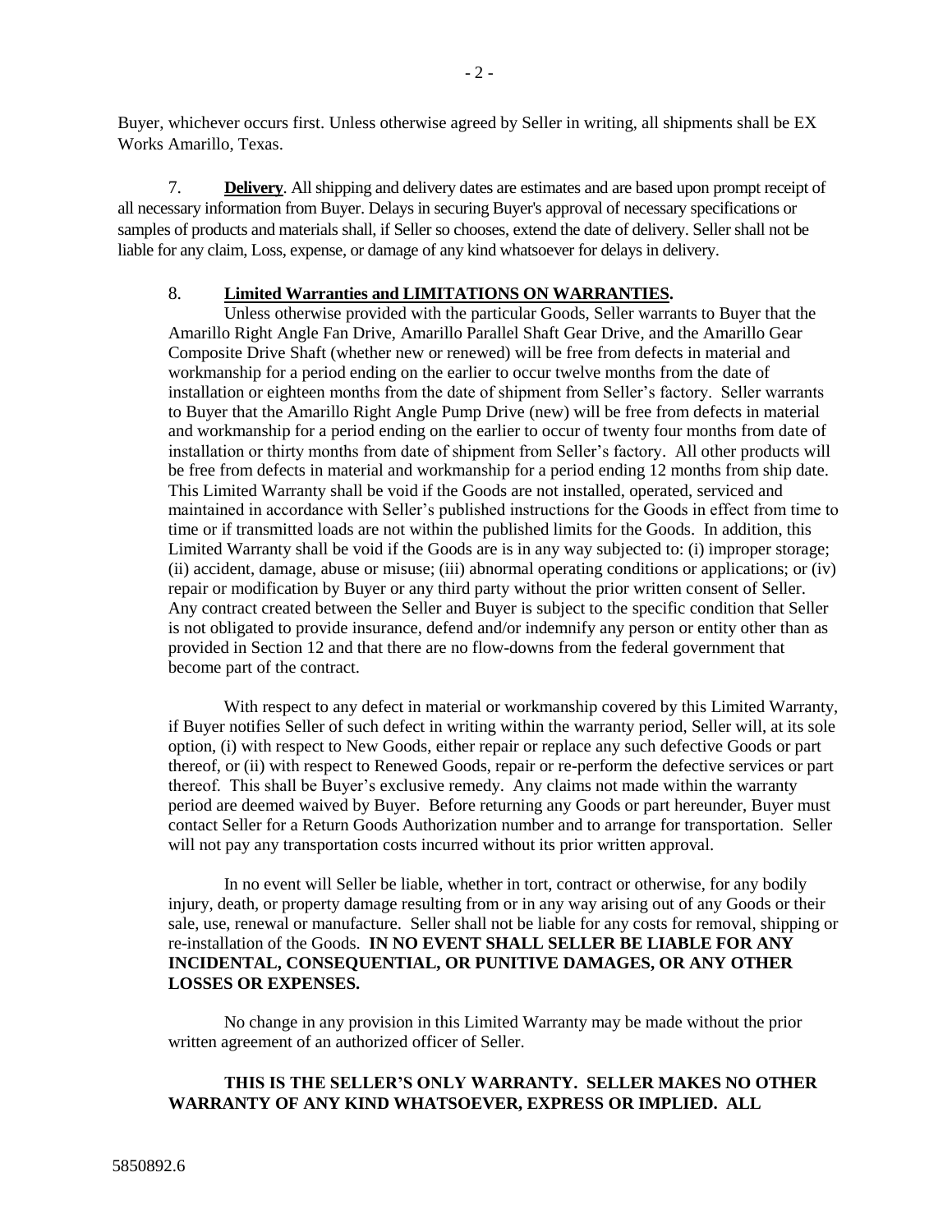## **IMPLIED WARRANTIES OF MERCHANTABILITY AND/OR FITNESS FOR ANY PARTICULAR PURPOSE ARE HEREBY DISCLAIMED AND EXCLUDED BY SELLER.**

9. **Claims**. Buyer agrees to inspect Goods upon arrival. If any Goods received by Buyer are damaged, or if the quantities received by Buyer do not agree with the quantities indicated on the shipping documents, and if Buyer intends to assert any claim against Seller on this account, Buyer shall mark an exception on its receipt to the carrier and shall, within fifteen (15) days after receipt of such Goods, furnish Seller detailed written information as to any damage or shortage. Buyer shall advise Seller in writing promptly after receipt of any Goods, and in no event not later than thirty (30) days after such receipt of any claim Buyer may have against Seller with respect to such Goods. Failure to give written notice during the foregoing periods will constitute satisfactory shipment by Seller and Buyer's irrevocable acceptance of all Goods. If Buyer has any claims with respect to any Goods, Buyer shall afford Seller a reasonable opportunity to inspect such Goods. Any action arising from or relating to these Terms and Conditions or the Goods must be commenced by Buyer within one year after the expiration of the applicable Limited Warranty, and no such action may be maintained which is not commenced within such period.

10. **Returns.** Goods may not be returned without prior written authorization of Seller. Requests to return Goods must be made within 30 days after receipt of Goods by Buyer. Returns are authorized at Seller's discretion. Goods must be in new condition and able to be returned to stock without further repair or refurbishment. All Goods returned hereunder must be shipped to Seller prepaid. Renewed Goods are not returnable and Goods that are made to order, discontinued or custom products are not returnable for credit. All returns must show the return goods authorization number on the packages. Seller reserves the right to establish a restocking fee not to exceed 100% of the value of the Goods.

11. **Tools, Dies and Fixtures**. Unless otherwise expressly set forth in writing by Seller, any tools, dies or fixtures which may be used, developed or acquired for use in the production of the Goods shall be owned by Seller even though Buyer may be charged in whole or part for the cost of such tools, dies and/or fixtures.

12. **Indemnification.** Buyer shall defend, indemnify and hold Seller, its affiliates and their respective representatives, agents, employees, successors and assigns harmless from and against all claims, suits, demands, losses, liabilities, damages and expenses (including, without limitation, reasonable attorneys' fees) (collectively, "Losses"), including death or injury, arising out of or relating to (a) Buyer provided specifications, structure, operation, material, method of manufacture or other directions including, without limitation, any resulting violation of intellectual or proprietary rights; (b) accident, damage or Buyer's use, abuse, misuse; (c) Buyer's non-compliance with any federal, state, or local law or regulation; (d) Buyer's breach of these Terms and Conditions; and (e) Goods being subjected to, in whole or part: (i) improper installation or storage; (ii) accident, damage, abuse or misuse; (iii) abnormal operating conditions or applications; (iv) operating conditions or applications above the rated capacity of the Goods; or (v) any use or application other than or varying in any degree from Seller's instructions or that for which the Goods were designed.

13. **Patents.** Except with respect to Renewed Goods and Goods manufactured in accordance with Buyer provided specifications, structure, operation, material, method of manufacture or other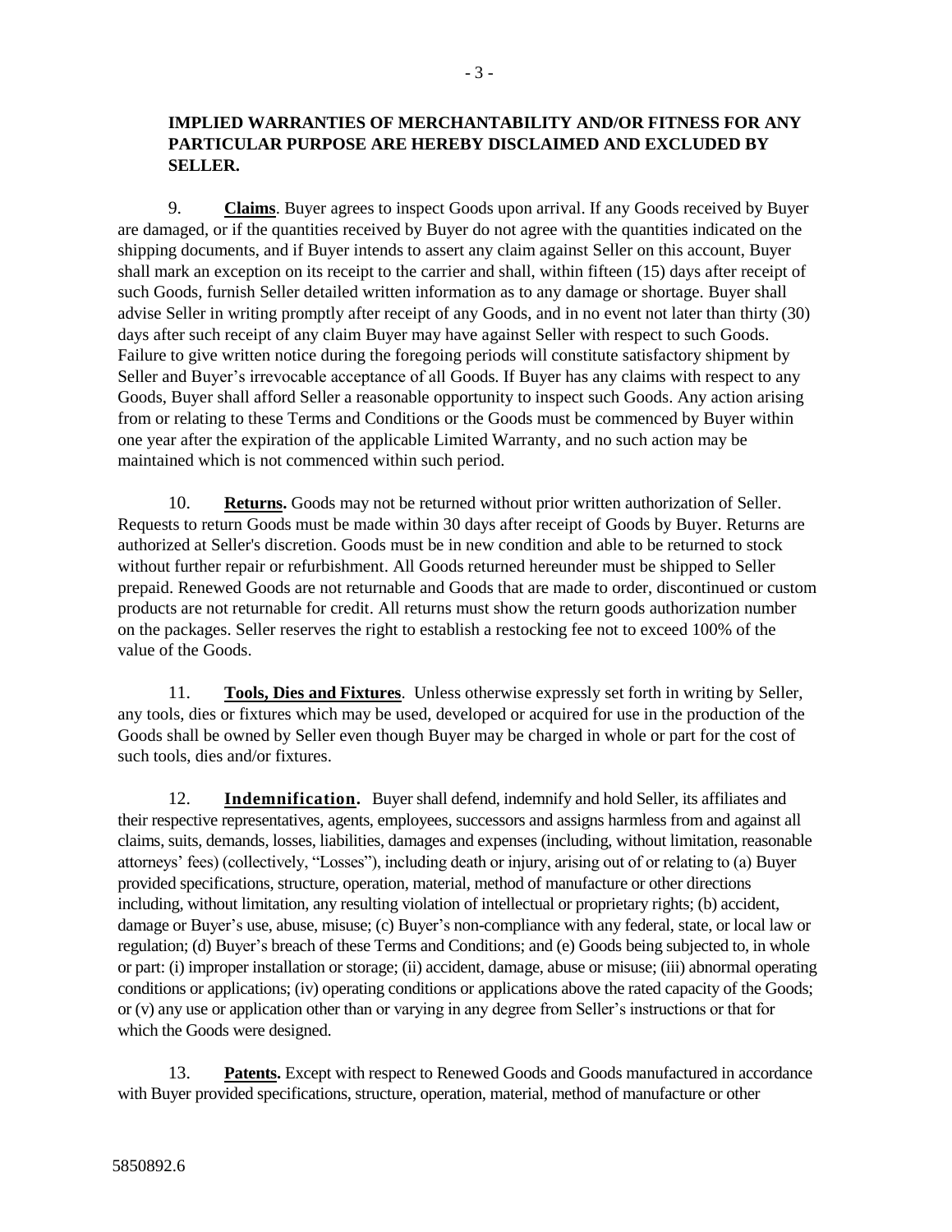directions and except for Goods or components thereof manufactured by others and resold by Seller, and provided Buyer has made all payments due hereunder, Seller shall defend, at its expense, any suit or proceeding brought against Buyer based upon any claim that the New Goods or any part thereof infringe any United States patent issued as of the date of Seller's quotation and shall pay any damages and costs awarded therein against Buyer, provided that Seller is notified promptly in writing of such claim and is given full authority, information and assistance by Buyer to defend or settle the suit. If the Goods or any part thereof are deemed to infringe any such patent, Seller shall, at its expense and sole option either: procure for Buyer the right to continue using said Goods or part; replace them with non-infringing Goods or parts; modify them so they become non-infringing; or remove them and refund the depreciated purchase price for them.

14. **Force Majeure.** Seller shall not be liable for any delay in or failure of performance hereunder due to any contingency beyond its reasonable control.

15. **Termination.** Seller shall have the right to terminate the agreement formed by these Terms and Conditions or to cease work hereunder, in whole or in part, at any time, if (i) Buyer is in default of or commits a breach of any of the provisions of these Terms and Conditions or any other agreement it has with Seller; (ii) a petition initiating a proceeding under any applicable law relating to bankruptcy, insolvency, or reorganization is filed by or against Buyer; (iii) Buyer executes an assignment for benefit or creditors; (iv) a receiver is appointed for Buyer or any substantial part of its assets; or (v) Seller has any reasonable ground for insecurity with respect to Buyer's ability to perform and Buyer is unable to provide Seller with adequate assurance of its ability to perform within ten days, or such other period of time designated by Seller, after written request therefor by Seller.

Seller's right to terminate under this section is not an exclusive remedy. Seller shall be entitled to all other rights and remedies it may either at law or in equity. No termination hereunder shall affect any accrued rights or obligations of either party as of the effective date of such termination.

16. **Storage.** In absence of agreed shipping dates, Seller shall have the right to invoice Buyer and ship the Goods once they are ready for shipment. If Buyer is unwilling to accept shipment of the Goods on the agreed shipping date or as provided in the prior sentence, Seller may, at its option, place the Goods in storage and bill Buyer for the storage charges. In such case, risk of loss shall pass to Buyer when the Goods are placed in storage, and the date the Goods are placed in storage shall constitute the date of shipment for purposes of beginning the warranty period.

17. **Waiver.** Failure of Seller at any time to require Buyer's performance of any obligation hereunder shall not affect Seller's right to require performance of that obligation or of any other obligation of Buyer hereunder. No delay or omission by Seller in the exercise of any right, power, or remedy hereunder shall impair such right, power, or remedy or be considered to be a waiver of any default or acquiescence therein.

18. **Amendment**: Any attempt by Buyer to modify, supersede, supplement or otherwise alter these Terms and Conditions will not modify these Terms and Conditions or be binding on Seller unless such change has been approved in a signed writing by Seller which expressly states that these Terms and Conditions are modified, superseded, supplemented or otherwise altered.